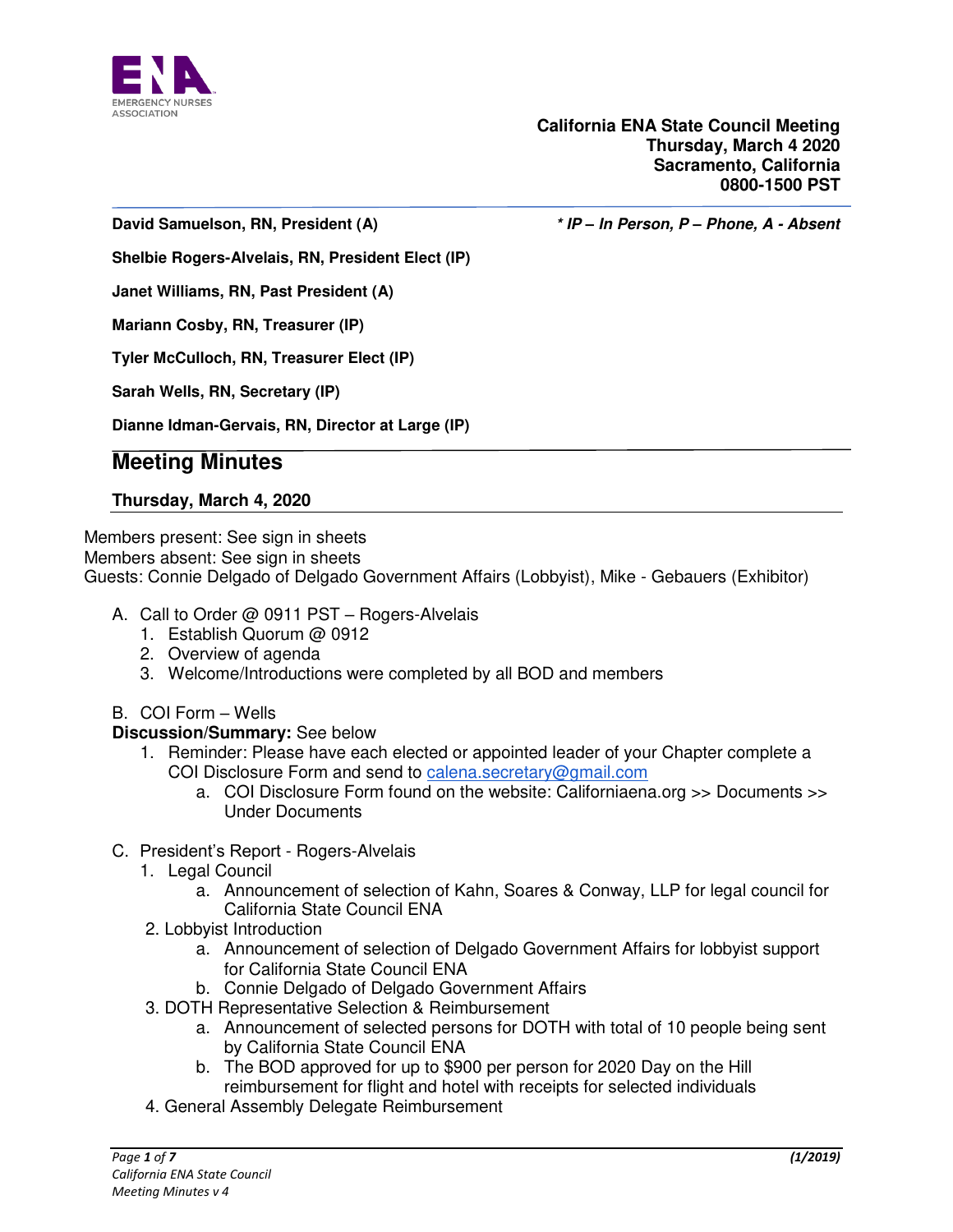

- a. The BOD approved for up to \$800 per person for EN2020 California ENA General Assembly Delegate reimbursement for flight and hotel with receipts and no per diem
- b. Chapters can also choose to financially support their General Assembly Delegates but cannot reimburse for the same expenses (flight/hotel) as California State Council ENA
- 5. Vendor Partners
	- a. BOD will be reaching out to Chapters for assistance in finding vendors for future California State Council meetings
- 6. COVID19 Statement of Support
	- a. California State Council ENA wants to express our support for all California emergency nurses during this challenging time in healthcare as we face the evolving situation with COVID19
	- b. The California State Council ENA BOD encourages everyone to continue to follow the guidelines set out by the Centers for Disease Control and Prevention (CDC) and National ENA

D. Treasurer's Report – Mariann Cosby

# **Discussion/Summary:** See below

- 1. Approval of \$250 funding request approved for UCSF Archives
- 2. Chapter and committee budgets are due by July 31st to Mariann Cosby and Tyler **McCulloch**
- 3. Reimbursement forms are online and please send to Mariann Cosby and Tyler **McCulloch**
- 4. Net Worth

CA State Council Net Worth Business Checking: \$323,006.98 Fire Relief Fund: \$.00 Account Closed 1.14.2020 Chapter Checking: \$160,166.32 State Council Savings: \$88,061.18 Chapter Savings: \$14,657.07 Chapter High Yield (CD): \$5,078.47 Total Net Worth: **\$619,576.20** 

### E. Director at Large Report – Dianne Idman-Gervais **Discussion/Summary:** See below

1. Next meetings May 15th @ Monterey Hilton - Monterey, CA August 14th @ Marriott Union Square - San Francisco, CA November 12 @ Mission Inn - Riverside, CA January 8, 2021 @ San Diego March 23-24, 2021 @ Residence Inn - Sacramento, CA August 2021 - Possible Location: Napa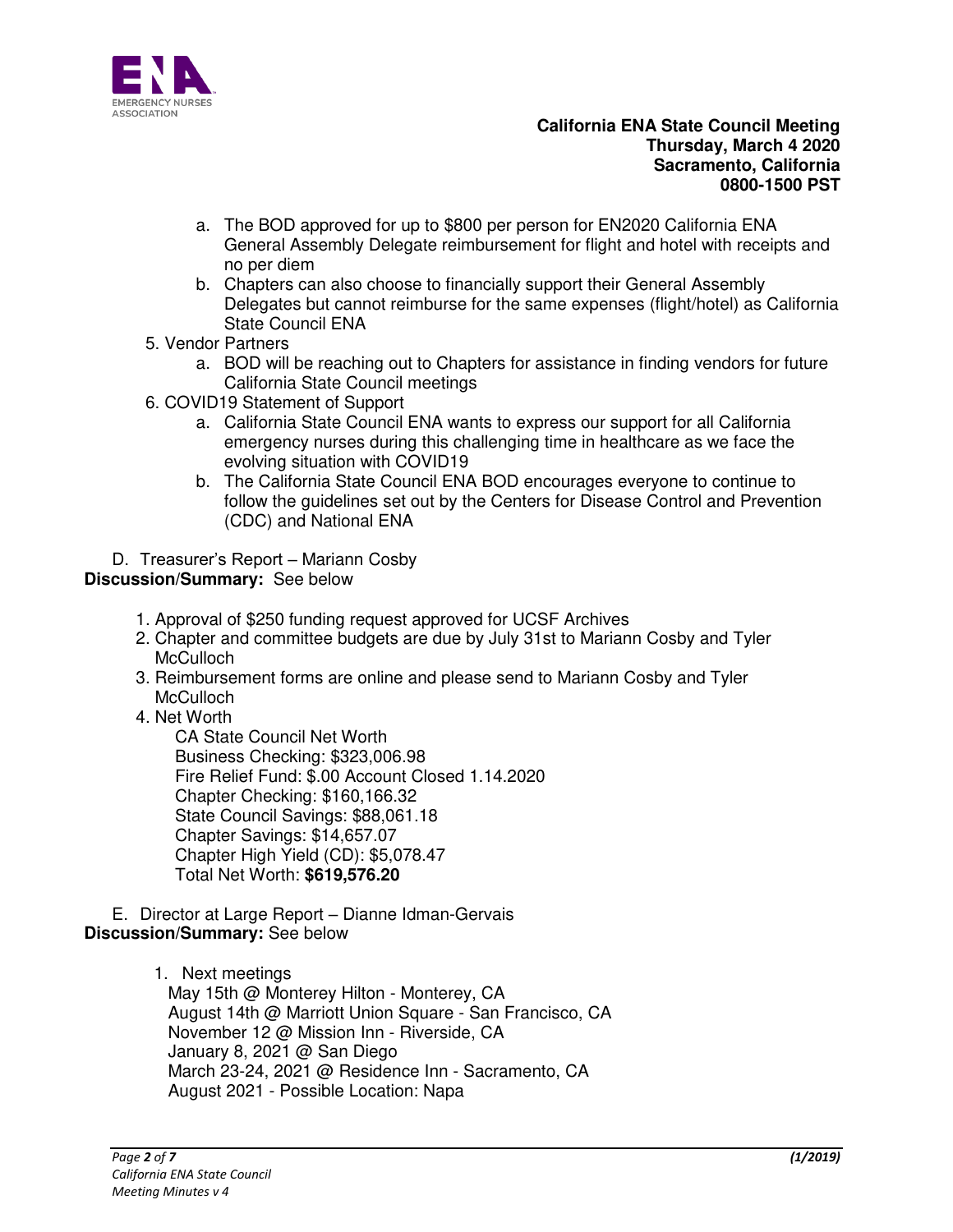

- F. Government Affairs Chair Jen Denno
	- 1. Legislative Day Summary
	- 2. Introduction of Connie Delgado, Lobbyist
		- a. Connie Delgado spoke briefly to introduce herself, overview of experience, and future work with California ENA
	- 3. Current California State Bill Overview & Summary
	- 4. Workplace Violence Discussion
		- a. Encourage everyone to report all incidents of workplace violence
		- b. Desiree Hadden of San Diego Chapter shared experience attending the Strangulation Prevention training
- G. Committee Discussions
	- 1. EMS
	- 2. Quality & Safety
	- 3. Leadership in Practice
	- 4. Education
	- 5. 50th Anniversary Committee
- H. Adoption of Agenda/Minutes from the January 23, 2020 in San Diego, California Meeting **Discussion/Summary:** None

**Motion:** Adoption of Agenda/Minutes from the January 23, 2020 in San Diego, California **Meeting** 

 **Motion**: Motion made, Second made  **Action:** Motion carried, unanimously approved

I. Committee Reports

# EMS Committee:

Reports: -Our EMS Commissioner, Carole Snyder, was on the Director Advisory Group (DAG) call 2 weeks ago. The majority of the call focused on CoVID19. EMSA is currently evaluating 1544, they may offer amendments to the bill or address the issues through regulation changes. The next EMS Commission meeting is March 18th in Garden Grove. -The EMS-Trauma Committee met on February 5th. This committee exists to advise CHA on policy and advocacy issues specific to emergency services. Priority items for 2020 were identified and include: access to care - specifically behavioral health, cost and affordability, addressing the ED crowding and that factors surrounding this issue. -EMS for Children regulations: discussion that only 2 LEMSAs are involved/implementing. Unclear why. Is it staffing/resource issue? Is it a designation that could lead to a fee? ED's designated as pediatric receiving, would they need to be able to admit patients for certain designations? -STEMI/Stroke technical advisory group had their first meeting in February. Carole will follow up with the EMS Commission about ENA representation. The annual EMSAAC Conference will be May 27 & 28, they're returning to San Diego after spending last year at the Tenaya Lodge in Yosemite. If you didn't receive the EMS Committee agenda prior to the meeting it means your email isn't on the distribution list. If you would like to receive it please email me: susansmithena@gmail.com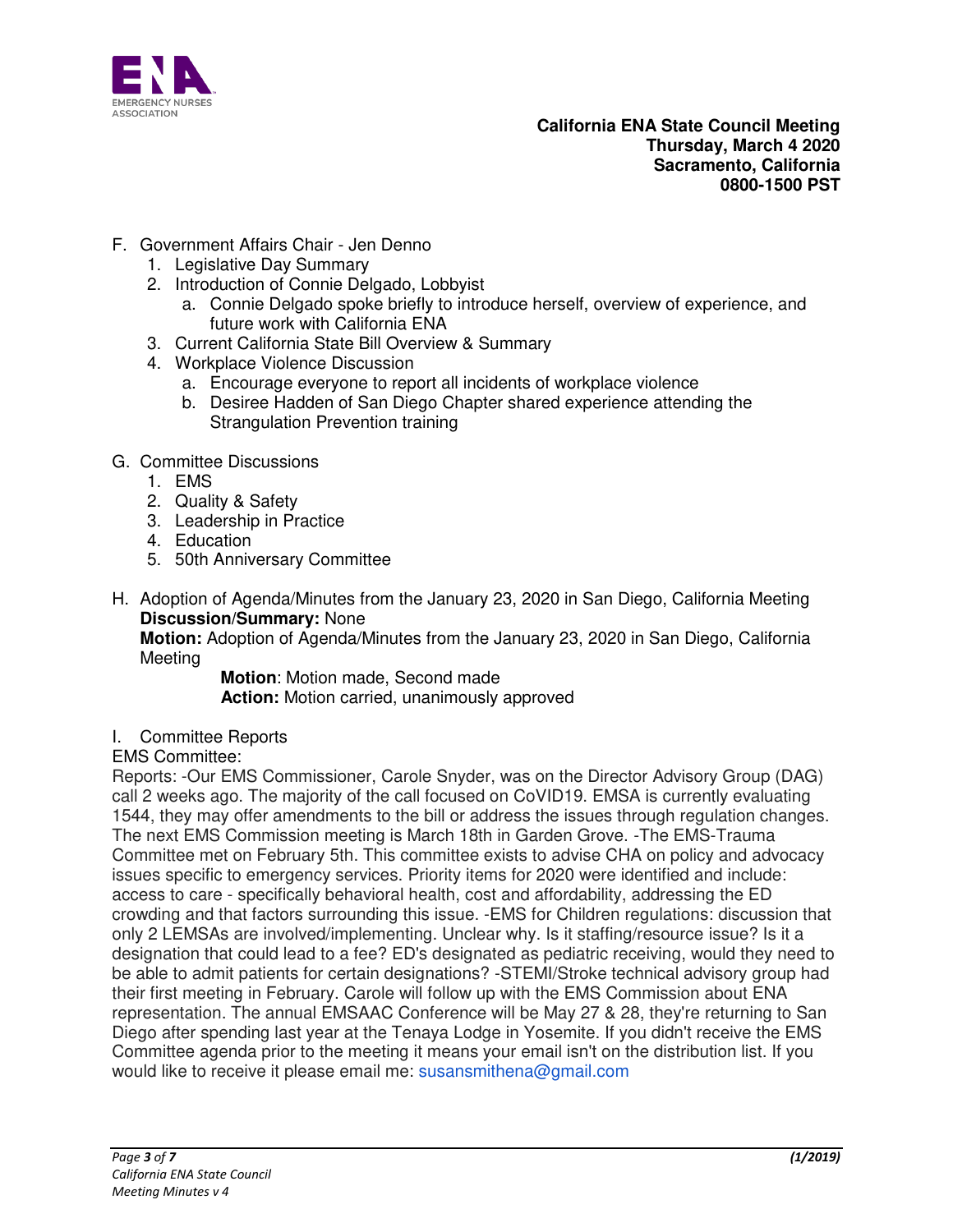

# 50th Anniversary Planning Committee

Committee reviewed suggested edits to draft Proclamation template. Debby Rogers will complete changes and develop a procedure on how to engage officials to initiate a Proclamation. These will be forwarded to chapters to use in their local jurisdictions. National ENA has renewed the Membership Challenge for 50,000 members for our 50th year. Various levels of rewards may be found on [www.ena.org.](http://www.ena.org/) California ENA currently has 4707 members with a goal to reach at least 5000 members by Annual Meeting in September. We encourage each chapter and their Fellows to donate memberships to use in recruiting new members. Diane Schertz will work with Janet Williams to determine how the Board wants to implement the 50th Grant Scholarship. One suggestion was that it be used to help mitigate expenses for one member to attend EN 2020. Chris Hewitt and Sarah Wells have investigated doing a 5K event in Monterey on Saturday May 16th following State Council. Working with officials in Monterey revealed the need for insurance. After discussion, the committee decides to make this a less formal event. Individuals interested in participating will meet in the hotel lobby on Friday May 15th at 0630 for a 3K walk prior to the Chapter Rep meeting. Committee continues discussion about possible CA 50th Anniversary merchandise to sale at Annual Meeting. East Bay and San Francisco Chapters have already committed to selling items for their chapters. This item remains open for further investigation. In interest of time, discussion on the November Gala was tabled. Also noted, there has been little response from New York concerning a joint event with California at Annual Meeting. National ENA 5oth Anniversary Video Challenge was presented at State and Chapter Leadership Orientation (SCLO). ENA members or groups may submit a less than three minute video showcasing ENA's 50th Anniversary. Winning video will be shown during Opening Session in Las Vegas. Desiree Hadden (Palomar Medical Center in Escondido CA) has taken the lead on California's submission which will highlight our 5 decades. She has arranged for a videographer on Sunday, May 3rd at 5 AM. Those wishing to participate should RSVP to her for further information: [desireern1@gmail.com.](mailto:desireern1@gmail.com)

# ENAF

The ENA Foundation is accepting applications for grants and scholarships as follows: ENA Foundation/Sigma Research Grant – now until March 30, 2020 Academic Scholarships – now until April 28, 2020 EN 20 Conference Scholarships – March 16, 2020 until April 13, 2020 Seed Research Grants (\$500/project) – August 1,2020 until September 30, 2020 Please visit the ENA Foundation at [www.ena.org.](http://www.ena.org/) Thank you to Tobin Miller and AMR, Judy Scott and Diane Schertz for donation of today's prizes for the Opportunity Drawing which raised \$300 for the State Challenge.

# Education:

The Education Committee met with 11 members present. The new online tool for chapters and committees to request CEU was discussed and presented. This will make the process more streamlined for chapters and committees requesting CEU. Documents are able to be electronically uploaded within the request form. The state conference was discussed briefly, but will be the focus of the May meeting as that will be the appropriate timeline as that project is scheduled for November. Tobin reviewed the various platforms for webinars researched and obtained approval for budget use to obtain a Zoom membership. This will allow webinars to be hosted. A sign in sheet was given for any members of the education committee or state council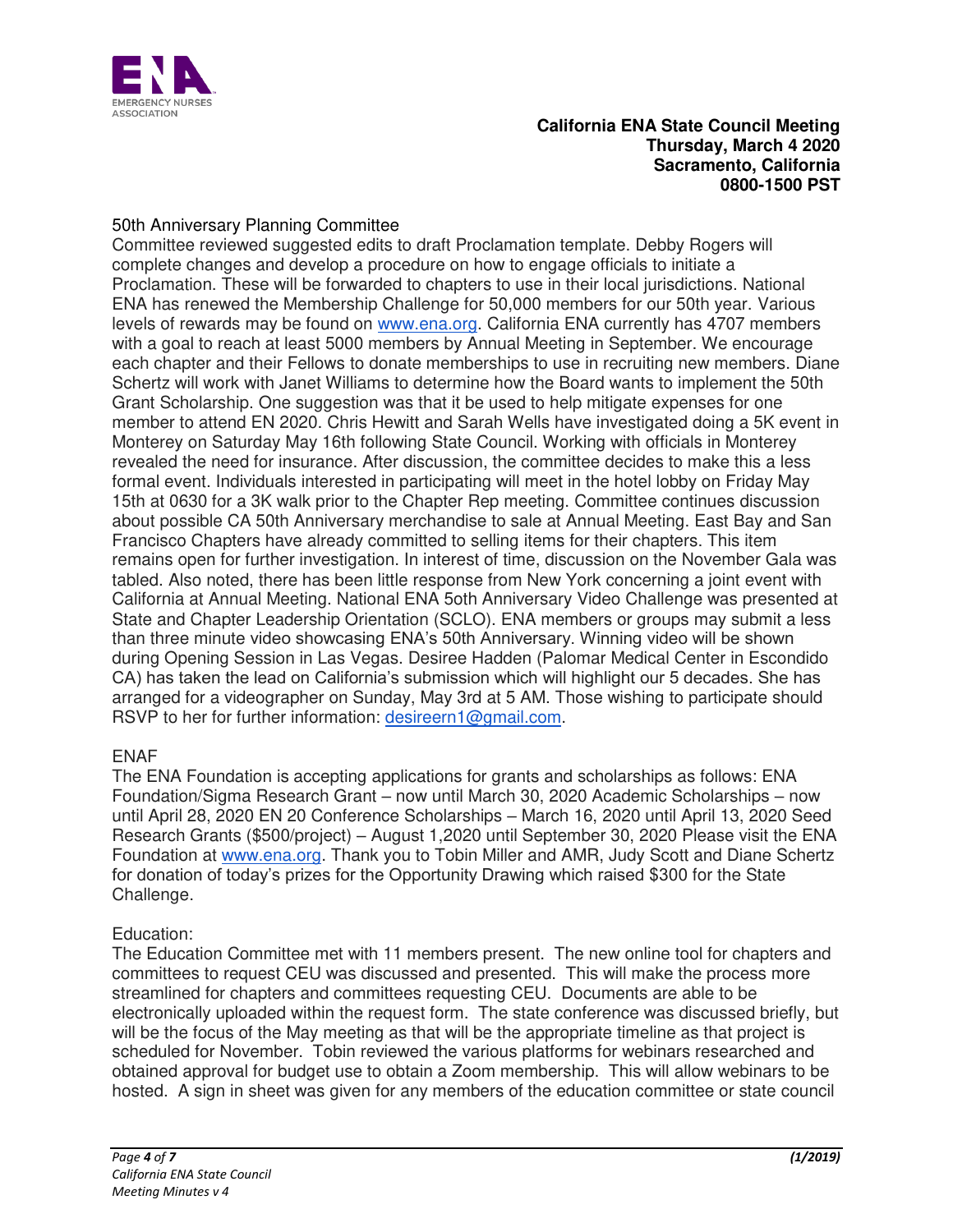

who are interested in participating in the beta test of the webinar series to sign up. The goal is to produce live webinars throughout the year to provide education and CEU opportunities to our members.

## Government Affairs:

We just finished another great Legislative Day! We had many participants from around the state and were able to visit multiple Legislators and Leg aides to discuss our issues. We had great speakers during our morning education session including representatives from Cal ACEP, CHA, and the Sacramento Mayor Pro Tem. Our leave behind included the bills we are supporting: AB329, Rodriguez (D), AB2053, Rodriguez (D), SB793, Hill (D), AB890, Wood (D). We are excited to announce that we have hired a lobbyist, Connie Delgado who will be helping us increase our presence at the state Capitol and navigate the legislation process on our issues. The Government Affairs Co-Chairs and state Board will work directly with Connie for day-to-day operations and keep members updated when needed to testify or send letters to the Capitol. 10 ENA members will be heading to Washington D.C. in April for the National ENA Day on the Hill.

Leadership & Practice: No report submitted

Membership: We are close to 5,000 members! Keep recruiting! ENA has a goal of 50,000 members for 2020.

Pediatrics: Did not meet to allow for more time for GAC

Trauma: Did not meet

Quality & Safety: No report submitted

# J. Chapter Reports

#### Channel Islands:

February 26th and 27th Channel Islands ENA sponsored a CEN review class and 33 nurses showed up. Chapter leadership met February 20th to discuss future meetings and possible fundraising opportunities. We reached out to some of our members to help design a chapter logo and are working on getting them printed on shirts and stickers for our next Chapter social. Next Chapter event will be a Happy Hour/Networking social on April 9th.

East Bay ENA: East Bay ENA had a 50th Anniversary Celebration Happy Hour at Cato's Ale House in Oakland, California in February. Our next meeting is on 3/19 at John Muir Concord. There will also be a New Grad Nurse Job Skills Fair on 4/22 at Contra Costa College. For more details, please email - [enaeastbay@gmail.com](mailto:enaeastbay@gmail.com)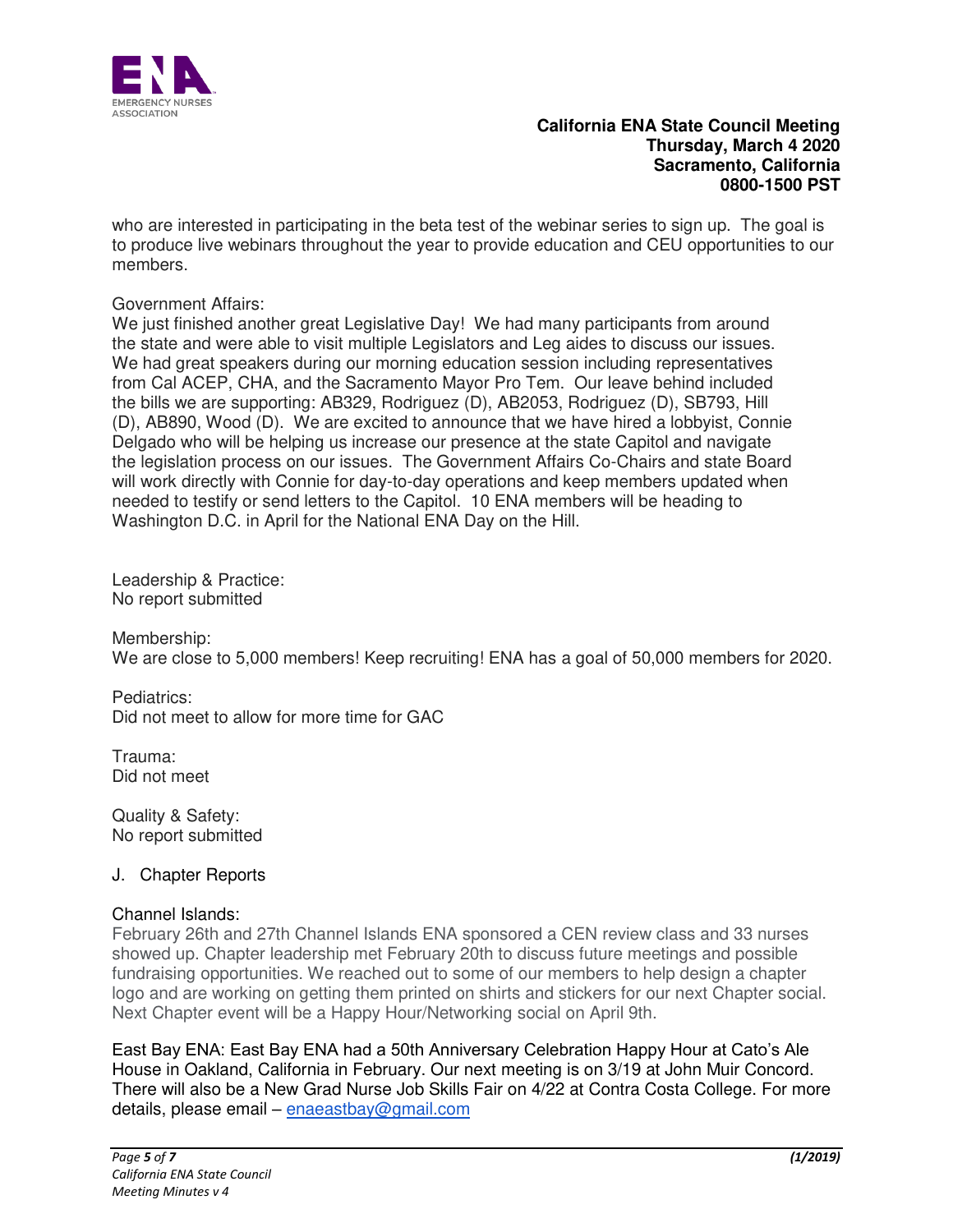

# Greater LA:

Bleed trainer session. GLA will partnering with PIH Health on June 30-July1 for an LA County approved EDAP course. We have started planning a CEN review course with an ENA fund raiser attached to it. Our next meeting is March 19 at White Memorial Medical Center.

### Inland Empire:

We will be having our next chapter meeting on April 7th at San Antonio Regional Hospital, it will be sponsored by Zoll and dinner will be provided. We are still working on our educational event "Special Populations we Don't Talk About", it will be on Sat. Oct 3rd at the Joslyn Center in Redlands Ca. We have confirmed speakers for combat PTSD, domestic abuse, and transgender, we are firming up the speaker for autism and sickle cell. We have also decided to include a special speaker for a lunch and Learn Desiree Hadden to speak about violence in the ED. following the educational conference will be a 50's sock hop.

### Kern County:

We are looking forward to our Brush and Blush event on April 24th. Our next chapter meeting will be on March 10th at Panera. We are also planning a Stop the Bleed class and a TNCC class. Dates to be determined.

Loma Prieta: No Report Submitted

Mid Valley: No report submitted

# Orang Coast:

Orange Coast had a well attended meeting February 19th at St Joseph Hospital with at least 10 first time attendees and 2 student nurses. It was sponsored by Pain Ease with a great dinner catered by Olive Garden. We are offering 3 scholarships this year–Gary Sparger, Vicki Dippner-Robertson and Amanda Webb. Amanda's husband donated \$5000 and will present the recipient their award at our August educational event at CHOC. We are also have a Stop the Bleed class at Mission hospital 3/25, a Rare disease talk 4/20 with more events to be determined in May, September and December with the sponsors already lined up.

#### Sacramento:

We had all 3 of our board members attend SCLO in San Diego in January. We had a legislative review day and read hundreds of California bills for 2020 legislative day preparation. Sacramento not only hosts legislative day, but is home to both State Government affairs chairs. Most of the first part of the year was spent helping prepare for that. We have scheduled an all day symposium in June (now rescheduled to November) and have been working on planning for that.

San Diego: